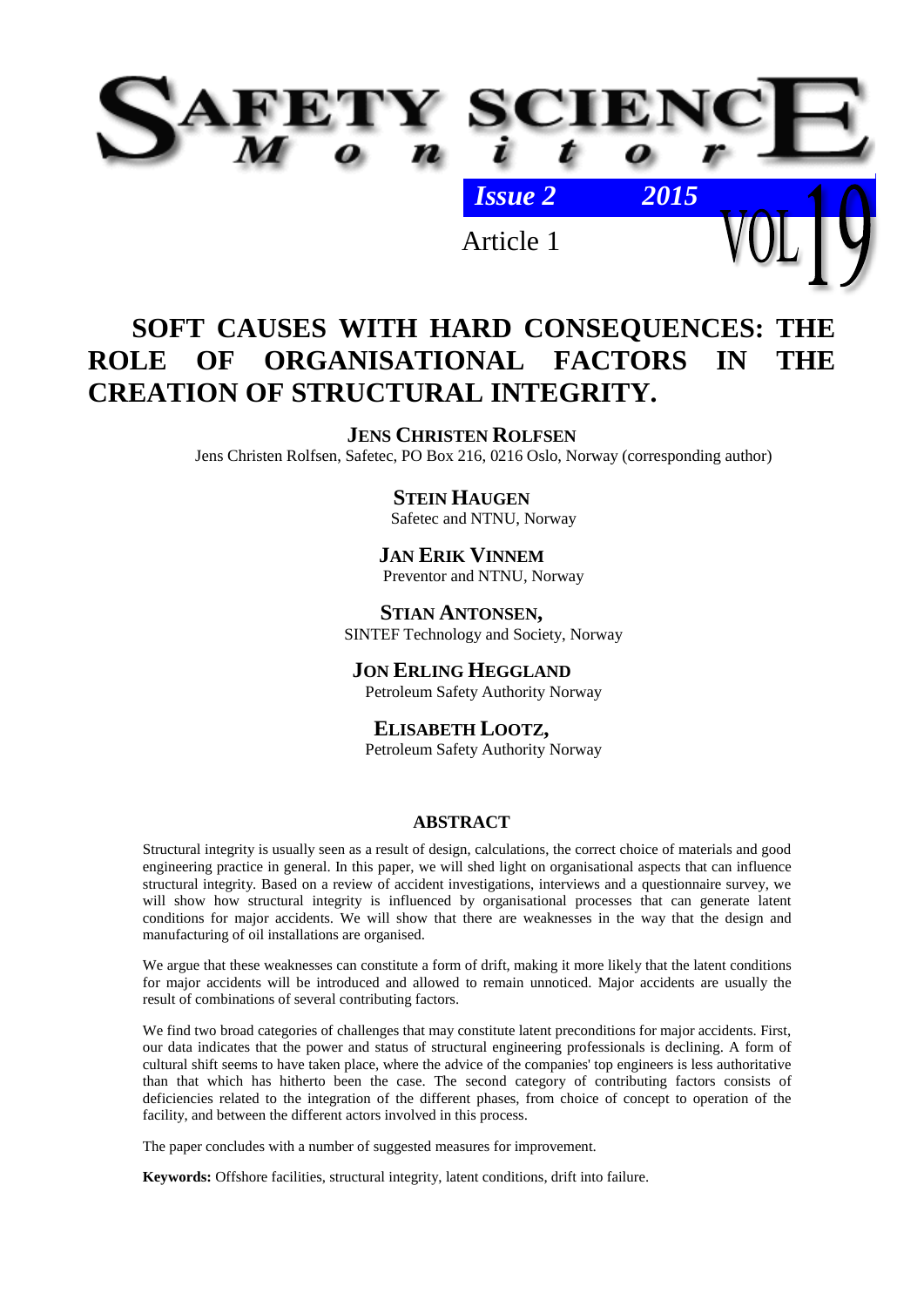# **1. INTRODUCTION**

This paper presents an analysis of the way organisational factors can influence structural integrity. Based on a review of accident investigations, qualitative interviews and a questionnaire survey, we show how structural integrity is not only a question of good engineering, but also a product of organisational processes.

Accidents are, by definition, studied and investigated in retrospect. The investigation and explication of accidents related to the loss of structural integrity is a particularly challenging issue in terms of time, being that the root causes are sometimes introduced decades before the incidents. One example might clarify our point of departure.

One of the worst accidents in the North Sea petroleum activities was the capsizing of the Alexander Kielland rig. During a heavy storm, a support stay in the rig's load bearing structure broke and the rig turned upside-down in 20 minutes. The bridge that normally connected Alexander Kielland to a neighbouring platform had been removed due to the weather conditions, leaving the personnel with few possibilities of escape. The root causes of the structure's collapse were traced back to weaknesses introduced in the welding of the structure at a yard in France years before. This is a classic example of latent weaknesses that, in particular circumstances, can combine with active failures to create a major accidents (Reason, 1997).

We wish to put the notion of latent conditions at the centre of this paper. Instead of studying the consequences of latent conditions for accidents that have already occurred, we wish to shed light on the mechanisms that may generate the latent conditions for future accidents.

To this end we will combine Reason's well-known perspective on latent failures with the concept of 'drift' as described by Dekker (2011). Our aim here will be to describe the conditions that can generate latent conditions for major accidents, those related to loss of structural integrity. We will show that there are weaknesses in the way that the design and manufacturing of oil installations are organised. We will argue that these weaknesses can constitute a form of drift, making it more likely that latent conditions for major accidents can be introduced and are allowed to remain undetected.

#### **1.1 Background for this study**

There has been an increasing number of reported structural incidents on the Norwegian Continental Shelf (NCS) over the last three years.



**Figure 1** shows the number of reported structural incidents in the RNNP reports from 2000 to 2013.

Historic accidents, such as the afore-mentioned loss of the Alexander Kielland platform in 1980 where 123 people died, have forever changed the perception of safety and the potential of structural incidents in the petroleum industry. These phenomena, combined with increasing numbers of structural related incidents, have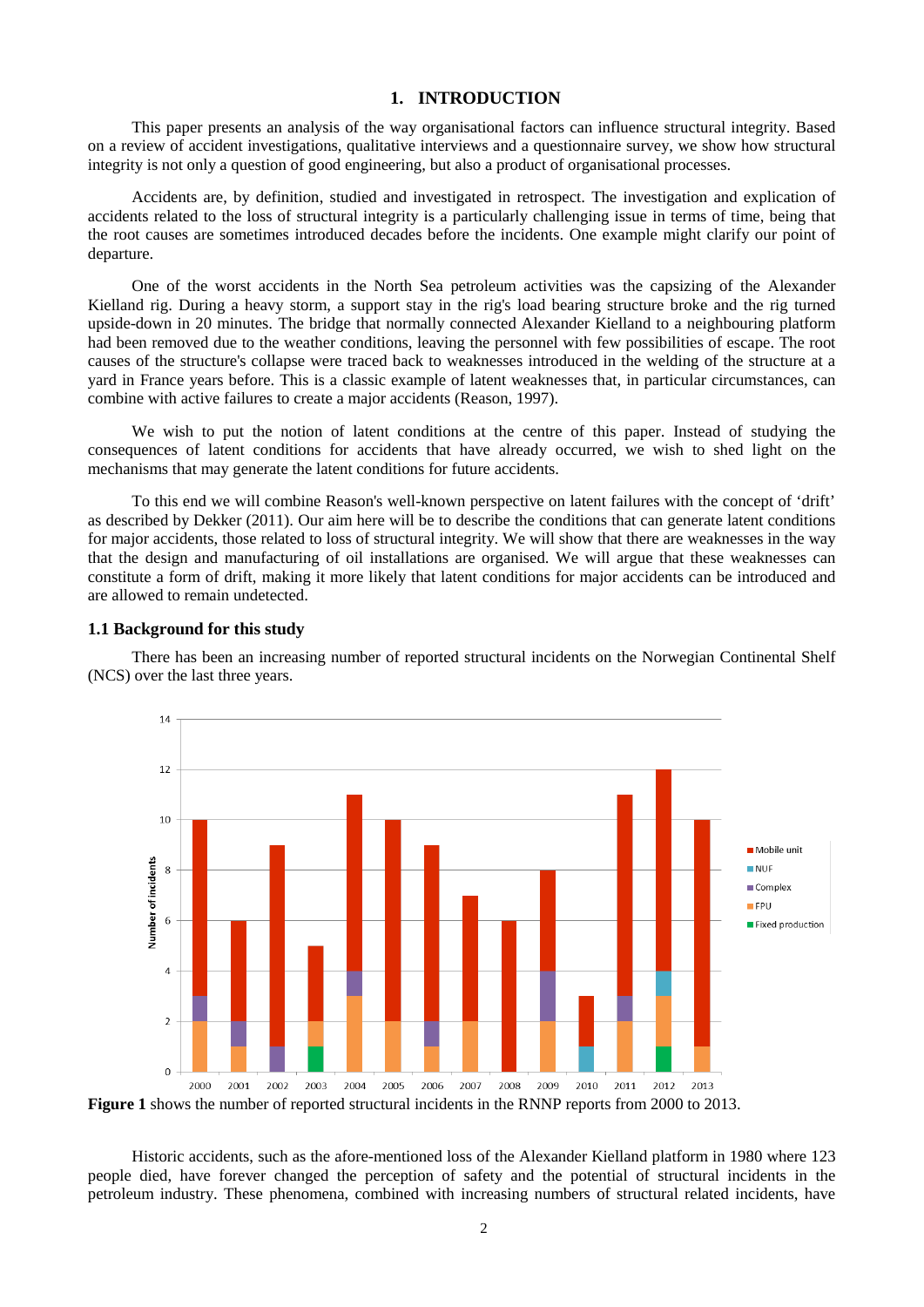caused the Petroleum Safety Authority Norway (PSA) to initiate a comprehensive study into the causes and possible mitigating measures related to structural incidents. This study is aimed at parties involved in petroleum activities on the NCS, but should also be considered relevant both to similar operations worldwide and to international research on major accidents. The results of this investigation are published in Chapter 10 of the RNNP's main report for 2013 (PSA, 2013). The chapter also includes a similar study into maritime incidents, but the results from this part of the study will not be presented here.

The main research questions addressed in this article are:

- How can organisational factors influence structural integrity?
- Are there mechanisms in the industry today that may create latent conditions for structural failure?

# **2. MATERIAL AND METHODS**

The data from the study was gathered as part of the Norwegian Petroleum Safety Authority's annual assessment of trends in the risk level of Norwegian petroleum activities (RNNP). In the following section, we will give a brief introduction to the RNNP assessments in general, before turning to the gathering and analysis of data related to structural incidents.

#### **2.1 Trends in Risk Level in the Norwegian Petroleum Activity (RNNP)**

The PSA report, Trends in Risk Level in the Norwegian Petroleum Activity (RNNP), has been released on an annual basis since 2001. The RNNP project aims to measure and improve health, safety and environmental conditions in the Norwegian petroleum industry, both offshore and onshore. The project includes indicators related to major accidents, personal injuries and working environment factors:

- Incident data (structural and maritime incidents, well control incidents, hydrocarbon leaks, personal injuries etc.)
- Data describing the performance of technical barriers
- Maintenance data
- Working environment indicators (noise, ergonomics and chemicals).

Multiple methods, both quantitative and qualitative, were used to investigate and monitor changes in risk level. Interviews, field work and a survey targeted at all employees on facilities on and offshore were used alongside more traditional incident and near-miss reports.

#### **2.2 The present study**

The study was performed by an interdisciplinary research group from Safetec, Sintef and Preventor. The objective of establishing an interdisciplinary team was to ensure that technical, organisational and human causes were all identified in the study. The study was based on the collection of information from different types of data sources and a subsequent analysis of the data collected. The use of several data sources enables the comparison and verification of different types of information against each other. The four main groups of information sources used were as follows:

- 1. Professional and research literature
- 2. Incident investigations
- 3. Interviews with industry experts
- 4. A questionnaire-based survey targeted at a wider selection of industry experts

During the data collection phase, provisional results were used to target further work. For example, the interview guide was adjusted in order to obtain more complete information about topics identified in the first interviews. Similarly, the questionnaire was also created on the basis of results from the other data sources. Information collection therefore developed as the work progressed.

The study was only possible due to the great willingness of individuals and companies. Key information for the study was collected from the professional community within the Norwegian petroleum industry, a body of information which is comprised of the findings of key groups of participants in the domain. A total of 85 people contributed to the study (44 interviewees, 41 questionnaire respondents), comprised of a broad sample of those who are considered in the industry to be experts on the topics covered by the study. Hence, interviewees were asked to suggest people who should be interviewed in their capacity as recognised experts. As the gathering of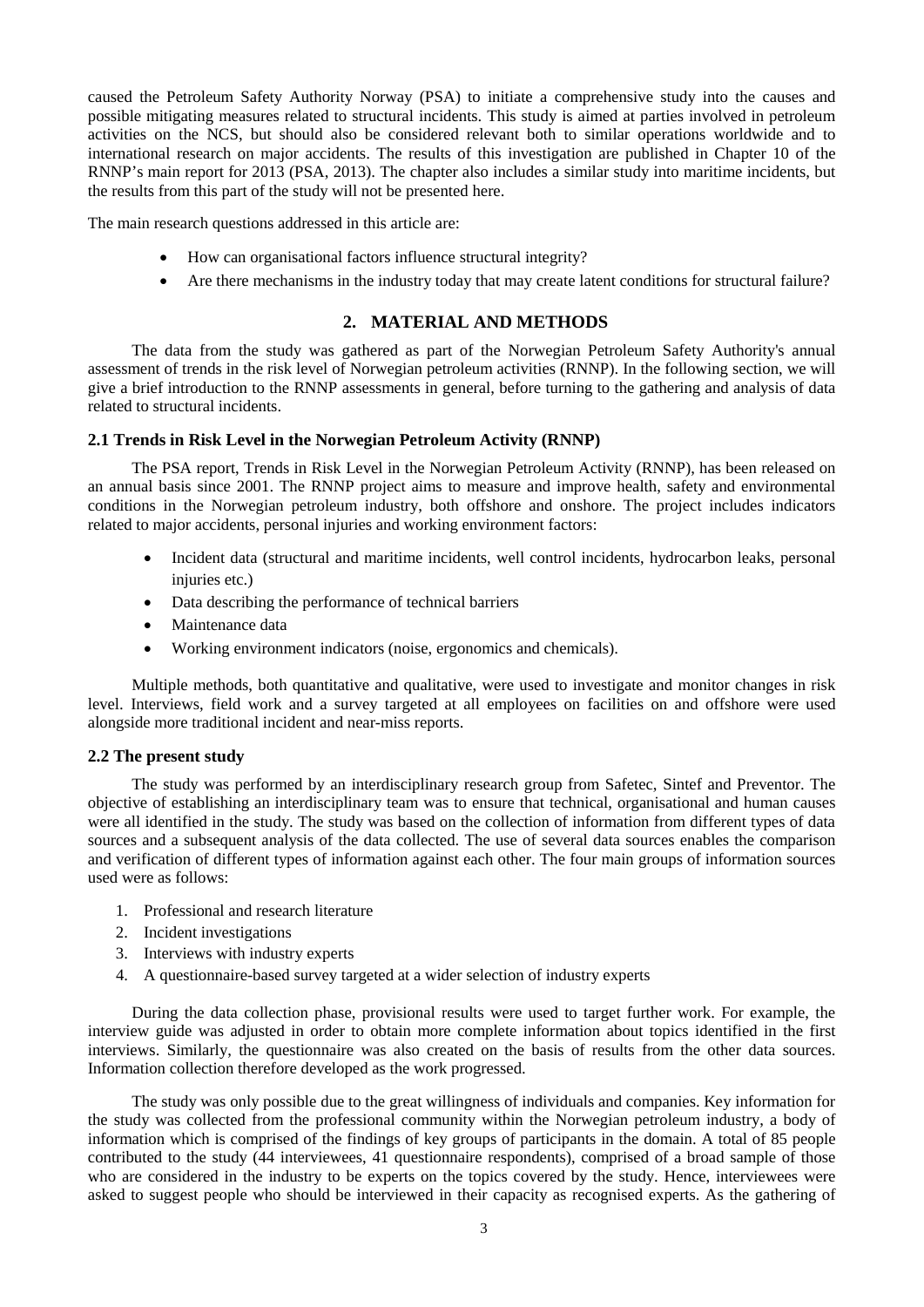data progressed, a pattern emerged showing that the names given were already on the list of contacts. Similarly, many of the people proposed as possible questionnaire respondents had already been interviewed.

It may also be mentioned that, in an international context, it is rare for companies to put forward investigation reports and informants. In connection with previous causal studies carried out under RNNP (2010 and 2011), the PSA has received feedback at presentations of findings at international conferences demonstrating that it is 'highly unusual' internationally for companies to assist with investigation reports and informants. It is gratifying to see that the tradition in the Norwegian petroleum industry of sharing experiences and contributing to better insight into the causes of incidents with major accident potential has also continued in respect to this study.

In the following sub-chapters, the work on the four data sources will be described. By way of conclusion, there will also be a brief description of how the overall analysis was conducted.

#### *2.2.1 Literature study*

In the literature study, relevant national and international research linked to structural safety have been identified and analysed. The objective was to investigate whether there was literature available to help improve knowledge of and insight into causal factors and preventive measures associated with structural incidents.

Using a list of search words, general search engines (such as Google Scholar) were employed, as well as searches in OnePetro, a database especially devoted to the oil and gas industry. In addition, a number of reports from various research organisations, consultancy firms and the authorities were used to identify key contributions to the body of literature. The main focus was directed at references from the oil and gas industry in the last 10-15 years.

A total of 145 reports and articles were identified. These were treated as follows:

- An initial rough sorting of the 145 identified data sources was carried out, mainly based on their titles. It was performed by the project team's specialists, reducing the number of relevant sources to 70.
- The summaries of these 70 sources were reviewed to further rank their relevance. The sources were also sorted by topic and type of facility.
- The sources assessed as being most relevant, totalling 48, were then reviewed in detail. Of these, 39 were published between 2000 and the present day. This detailed review entailed analysing the sources in terms of whether, and how, they shed light on causal factors for structural and maritime incidents.

#### *2.2.2 Investigations*

The review of investigations was based on four investigation reports received from the PSA. These investigations were carried out by operating companies following incidents on the NCS. Only investigations from 2000 or later were included. Before then, we observed that there were fewer investigations and a weaker analytical foundation. However, the base data was extended to include the Sleipner accident in 1991 because it is the last major accident caused by structural factors to have occurred in Norway. Therefore, it is an accident for which a lot of information is available, being that there have been few structural incidents with a major accident potential involving fixed production facilities.

#### *2.2.3 Interviews*

Interviews with the companies' experts on structures and marine systems constituted an important part of the core data for the survey. The sample of informants is best described as a strategic sample. The interviewees were selected by asking the companies to indicate their principal specialists. The purpose of the interviews was to gather experiences associated with causes, challenges and future measures within structures.

The interviews were seen as critical for gathering information from professionals who had expert knowledge and experience of structural integrity. We invited the companies to nominate their leading experts on structural integrity, in order to assess what these experts considered to be the most important challenges to structural integrity. The invitation was made on behalf of the Petroleum Safety Authority of Norway.

In total, 38 interviews were conducted with 44 industry specialists. There are grounds for assuming that the interviews represent a good selection of Norway's prime expertise in the area. The interviewees were asked whether they had suggestions of other people who should be interviewed. As a result, the number of interviews was expanded compared with the original plan.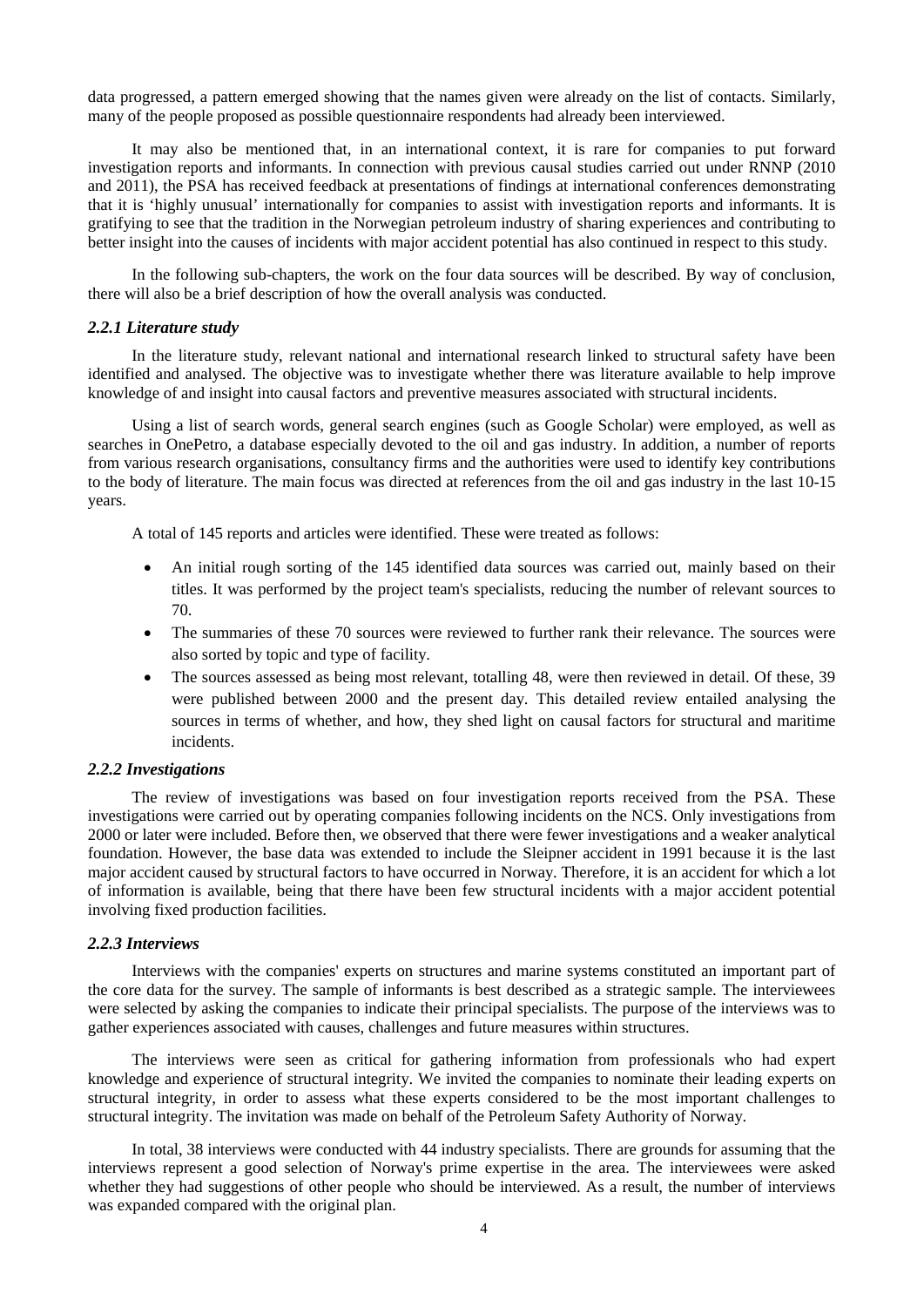Priority was given to employees of engineering companies (14), operating companies (12) and rig owner companies (11). In addition, the interviews covered a total of seven people from the relevant authorities, from a classification society, and from the research and consultancy domains. Overall, the interviewees represented 14 organisations. The interview topics varied according to the subjects' background and expertise.

The interviews were conducted between October and December 2013. 34 of the 38 interviews were conducted face-to-face, with the remainder taking place by phone. With four exceptions, the interviews were conducted by two members of the research team in order to document the interviews satisfactorily without recording them and to bring both engineering science expertise and social science expertise to the interviews. Recording equipment was not used to emphasise the complete anonymity of all informants. This issue was seen as important, being that the study was performed on behalf of the PSA. Issues of safety can be a sensitive topic in terms of defining the relationship between companies and the PSA, while complete anonymity was seen as a prerequisite for data quality. All informants appeared very frank and we have no reason to believe that relevant information was withheld from the interviews. Each interview lasted about one hour.

Before the interviews began, an interview guide was prepared with a list of relevant questions and topics. In addition to specific questions and topics, the interviews also included completely open questions such as "in your view, where is the greatest risk in terms of structural incidents/maritime incidents?" and "if you had all the necessary power and means available to you, what would you prioritise to improve safety within these areas?" By way of conclusion, the interviewees were also asked if there were other topics they had expected to be questioned about, or whether there were other topics they would like to raise. This possibility was raised to ensure that it was not exclusively the interviewers' interests which determined which topics were raised.

Extensive notes were taken during each interview to provide a basis for writing minutes. After each interview, the interviewers produced a brief summary, identifying important outcomes from the interview. This summary served as input for topics which should be followed up in further interviews, and to refute or confirm earlier hypotheses and findings. Similarly, after around one third of the interviews had been concluded, a summary was produced by the entire research team, one producing input for new topics and further targeting of the remaining interviews.

#### *2.2.4 Survey questionnaire*

Interviews are an effective, but also time-consuming method of collecting data. In order to ensure access to views from a wider sample of professionals, an electronic questionnaire-based survey was also conducted. The purpose of this survey was partly to supplement the data gathered through the interviews, and partly to investigate more closely some of the topics that the interviews had identified as interesting.

To procure relevant respondents for the survey, direct contact was made with a total of 17 operating companies, 14 drilling contractors, four engineering companies, three inspection and maintenance organisations, and five equipment suppliers. Contact was also made with classification societies and universities. All were requested to provide the e-mail addresses of specialists.

Some companies chose not to participate in the survey. They stated that they did not have in-house competence. Some of the names proposed had already been interviewed and were not asked to participate in the questionnaire. 34 organisations in all responded positively to the invitation. These included 12 operating companies, ten drilling contractors, three engineering companies, two inspection and maintenance organisations, five equipment suppliers and two others. In total, questionnaires were sent out to 76 e-mail addresses and 41 responses were received (response rate 54).

The survey asked a number of open questions concerning causes and measures associated with structural incidents. These were answered as free text. The respondents were also asked to answer 17 standardised questionnaire items along a 5-point Likert scale.

The free text responses from the questionnaire were analysed in two stages. Firstly, they were sorted into thematically similar groups. The crux or essence of each response was then allocated to the main causal categories: human, technical and organisational. The standardised items were only analysed as descriptive statistics and they were used to elucidate key topics from the interview survey, where appropriate.

#### *2.2.5 Processing of collected data*

Once all the data collection activities were underway (but before they were completed), a working meeting of the study's project team was held, at which provisional findings and conclusions from all the sources were reviewed and discussed. The purpose of this was primarily to see if there were obvious results that it would be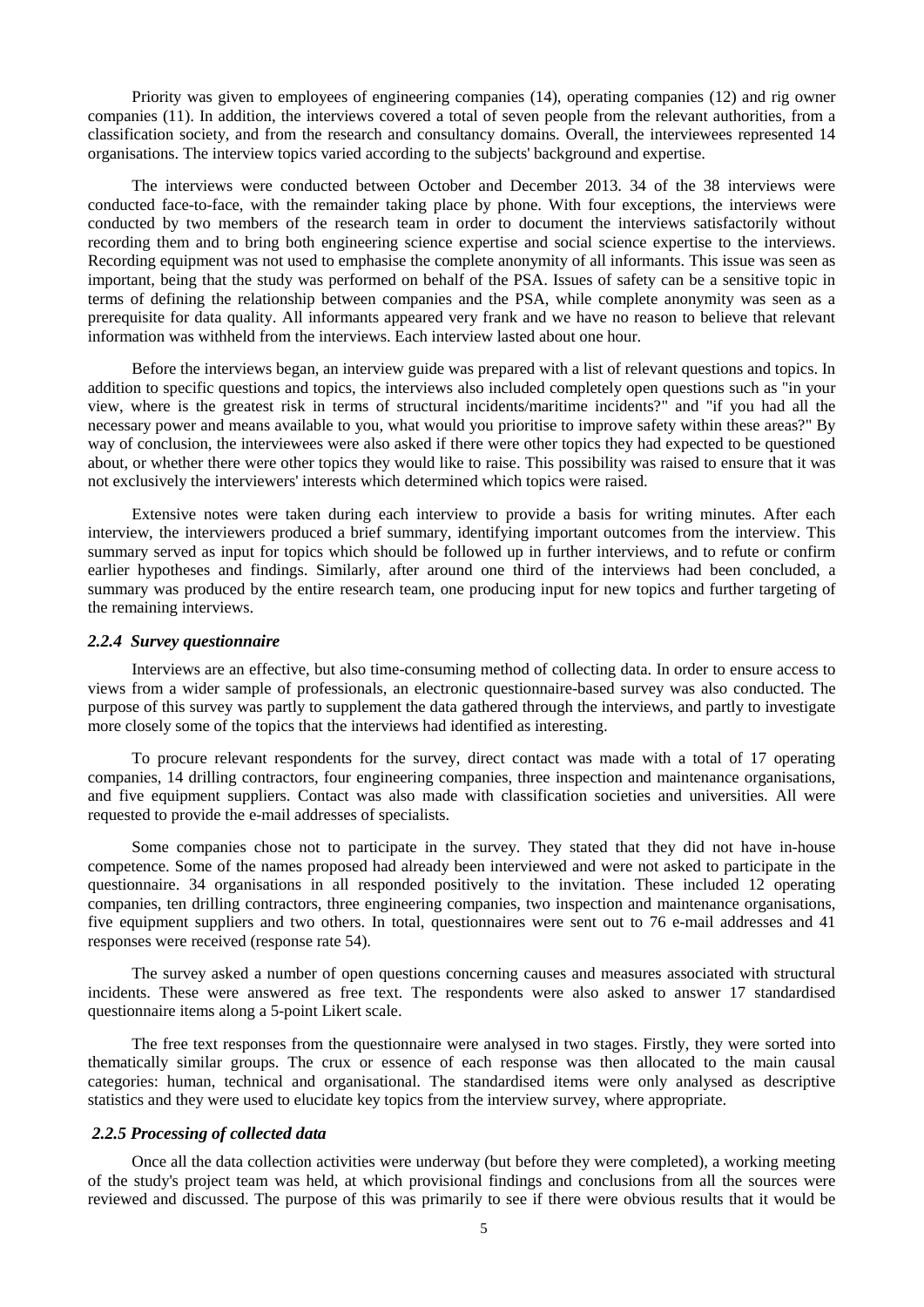natural to highlight, if there were topics that should be pursued in further activities, and also if there was a need to adjust the data collection process in other ways.

A working meeting was then held for the entire project team to conduct a systematic review of the data from all the sources in order to identify important findings and observations. This was done using two approaches:

- Firstly, the different phases in project execution (see figure 2) were assessed to see if it was possible to associate observations with each of the phases. For this, assessments were made separately for field development and for the construction of a drilling facility. In terms of drilling facilities, by far the majority of findings related to operations, but for field developments this division into phases worked very well.
- For each phase, the different participants were assessed to see if there were observations that could be linked to different groups of participants, such as 'operating companies' or 'rig owner companies'.

### **3. THEORY**

There has been much research undertaken on major accidents, while a number of theoretical perspectives have also been promulgated in the research literature. However, most accident models do include the notion of root causes, where accidents are seen as the product of multiple long and complex chains of events. One important theoretical framework has been James Reason's book "Managing the Risks of Organisational Accidents" (Reason 1997). Reason builds on the energy-barrier perspective instigated as far back as in 1961 (Gibson 1961, Haddon 1980), but makes an important enhancement to this perspective with his introduction of the familiar 'Swiss cheese model'. This model illustrates not only that there may be active faults causing barriers to fail, but there may also be latent preconditions with a potential for leading to failure. As Reason points out, latent preconditions may be introduced a long time before an incident occurs; for example, in the engineering or construction phase of a facility, or through modifications to or the operation itself of a facility.

In line with Reason, the term 'causes' is used in a broad sense within this context and not only in relation to factors that lead directly to an incident occurring. Causes may also include factors which are evaluated as having had an influence on an incident, either by actually or potentially having contributed to increasing the likelihood of an incident occurring. Such an understanding of the concept of causation makes it natural to examine not only direct causes or triggering causes, but also to search further back along the incident chain to discover underlying causes.

One challenge of such a perspective is that the relationships between cause and incident may be perceived as weak and indistinct. In fact, most latent preconditions do *not* lead to major accidents. This is one of the paradoxes of safety management in relation to major accidents, being that they are rare and often the result of combinations of events and causal factors that are rather unlikely. However, in order to prevent major accidents we have no choice but to include such factors. As long as we fail to expect to find a single smoking gun that can be directly linked to a major accident scenario, we are left searching for the small errors, those for which it can be logically argued that there may be a potential relationship between causes and incidents. As a consequence, this study has looked for human, technical and organisational factors which may have affected, or which are capable of affecting, the incident types being studied.

Two other theoretical perspectives which have been significant for assessing the material are Turner's 'Man-Made Disasters' (Turner and Pidgeon 1997) and Dekker's 'Drift into Failure' (Dekker 2011). Turner develops an accident model based on a metaphor from epidemiology, when he concluded that major accidents could be regarded as having an 'incubation phase' where symptoms of illness were present, but not understood. This is very much in line with Reason's concept of latent conditions; here Reason has also used the term *latent pathogens* to explain the Swiss cheese model (Reason 1997).

Another key element of Turner's theory is that there are nearly always individuals or parts of an organisation that were aware such developments were taking place. The challenge was to detect these trends, see them in context and correct them in time. Important and relevant factors in this perspective are information flow within and between organisations, and also an overview and understanding of relationships. This acquires extra relevance due to the complexity of organising, in particular, the engineering and construction of facilities. Many participants are involved, those with varied experience from different countries and with diverse cultures, with the potential therefore to exacerbate potential problems with information flow.

A similar model of accidents is present in Dekker's (2011) model of 'drift into failure'. Dekker's drift model concerns slow trends in development that involve gradually increasing risk. Being that the gradual increases in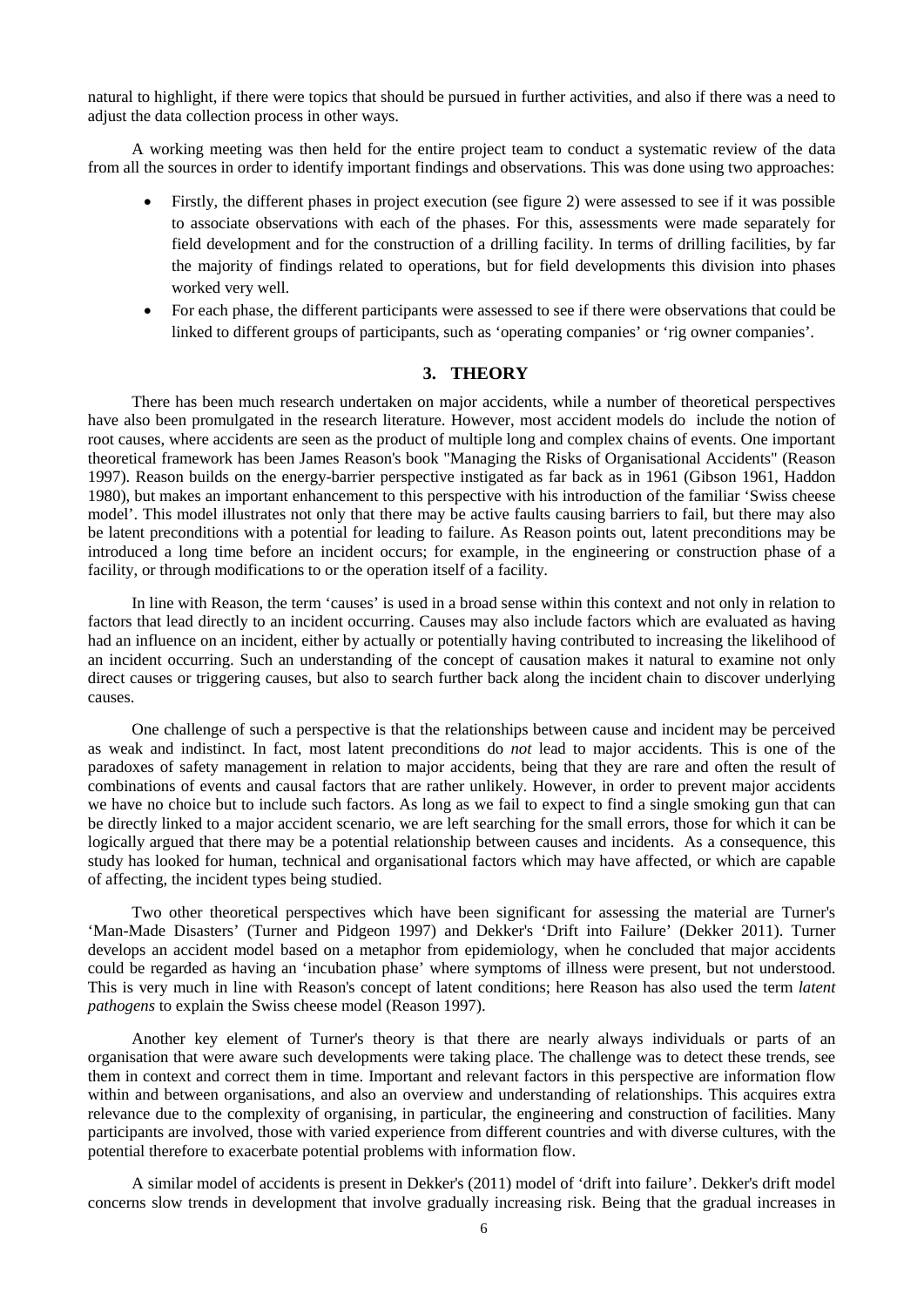risk progress so slowly, the development sometimes goes unnoticed because people are habituated to the small changes. Most theories and analyses of drift are related to the operational phase, being that they try to explain how and why work practises are likely to change over time because they are adapted to changing circumstances in the work context.

In the present analysis, we will relate the concept of drift just as much to decisions, as to work practice. Decisions regarding which practices considered safe enough are also likely to drift over time, being that they are influenced by market conditions, oil prices, changes in regulation, major accidents, media coverage and so on. An offshore facility is also a patchwork of parts constructed by different companies throughout the world. When these parts are fitted together, there can be major or minor inconsistencies that could not be foreseen at the drawing board. There will thus be several instances in the design and construction phases where trade-off situations arise, and where choices and adaptations are made that can influence structural integrity.

The combination of Reason's notion of latent preconditions and concepts of drift allows for analysing the contexts in which latent preconditions are created. The aim of this paper has therefore been to describe mechanisms in the industry today that may introduce latent conditions for structural failure. As we will show, there are developments within the oil industry can be seen as a form of drift that can introduce latent preconditions for future accidents.

# **4. RESULTS AND DISCUSSION**

#### **4.1 Literature study and investigation reports**

The literature study and review of accident reports have provided a limited quantity of useful information to the project. Except for very general observations about the importance of organisational factors, the literature did not provide much information on the contributing causes to structural incidents; in itself an interesting finding, and will be discussed later. Further, out of a total of 40 structural incidents that have been reported to PSA since 2000, only three investigations exist. Below is a brief description of the incidents based on the investigation reports.

In 2006, the deck of a fixed production facility was struck by a series of waves. The incident had a major accident potential being that the facility had not been shut down and the workers had not been sent ashore following an extreme wave forecast. The investigation report did not detect damage to the primary structure. However, the incident had the potential for such damage. The investigation report identified underlying causes of the incident, including an unclear understanding of the procedure for de-manning and shutting down the facility in the event of bad weather. In addition, the investigation report noted that there was poor risk comprehension in respect to allowing personnel to remain active on deck. The offshore installation manager was new to the job and did not have extensive experience of offshore facilities. Moreover, adequate risk assessments for the facility had not been made.

In 2002, three continuous cracks were discovered in horizontal braces on a mobile drilling facility. The cracks were detected through the leak detection system recording water ingress. The facility was taken to shore as quickly as possible. The investigation report discovered that the direct cause were the cracks starting in welds in reinforcement plates that had occurred in connection with a previous modification. The welding method did not match the engineering design expectations, and the report describes how this may indicate a failure in communication and quality control. It was further pointed out that the quality control of the drawings carried out by the classification society did not detect any change between the engineering design drawing and the solution actually employed. In addition to short-term measures directed at the facility involved, the report recommends undertaking further investigations to establish underlying causes. The research team does not know if this was done, or which activities it may have resulted in.

The latest incident tackled in the literature also dates back to 2002. Problems arose during work on installing five out of eight piles for a relatively small steel jacket platform. The problems arose during the installation phase, caused by a combination of minor manufacturing defects and an especially dense layer in the formation. The difficulties were resolved before production start-up and did not have a major accident potential. On this basis, the incident was not of a structural nature, and was not examined further.

#### **4.2 Interviews**

Being that the number of incident reports was very low, the results from the interview study were particularly important. The interview material contains data from the participants' own experts on structural incidents. The interviewees are involved in the choice of concept and initial design, detailed design, and the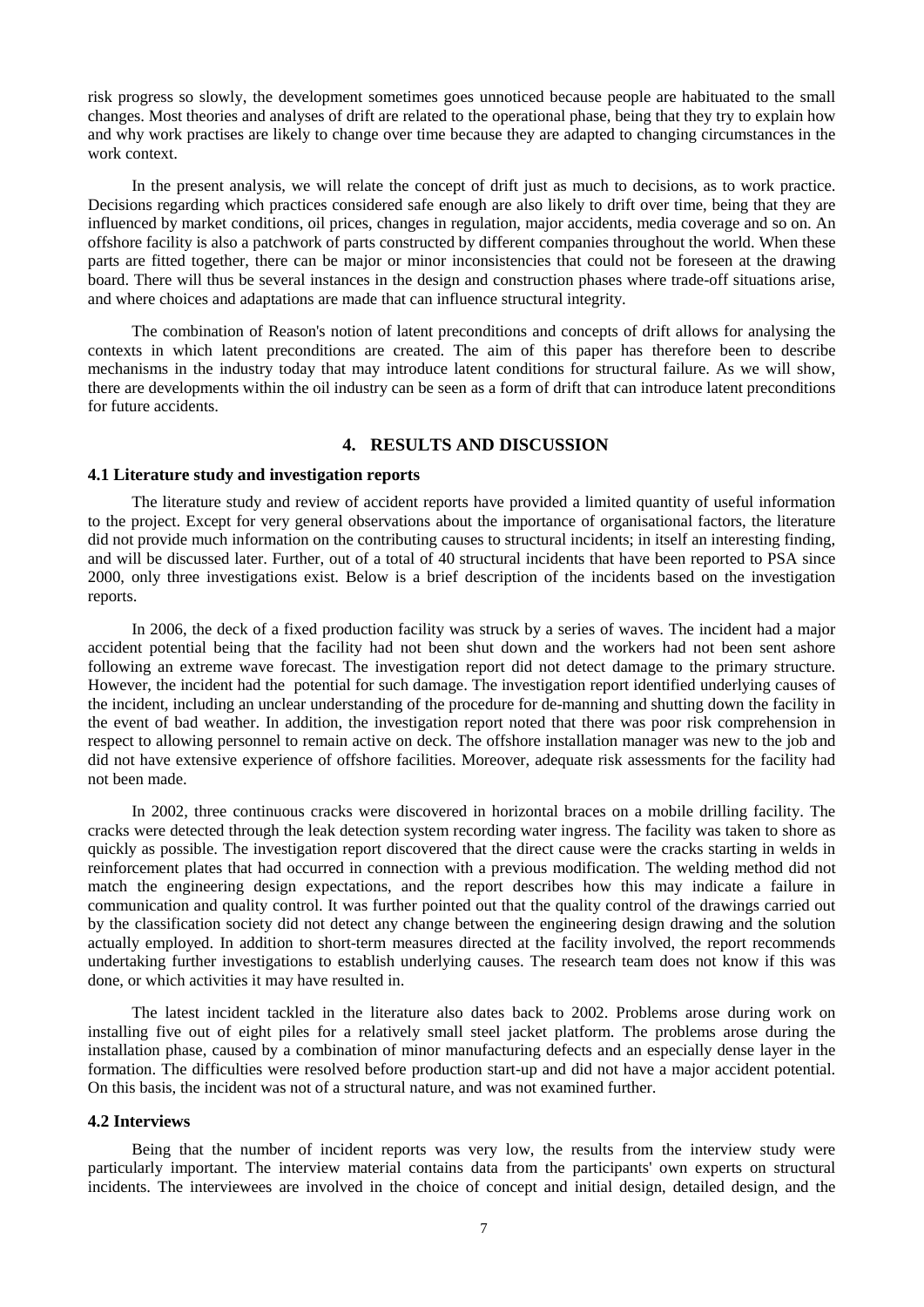construction and operation of the facilities. Figure 2 gives an overview of the different phases that are involved from the design of facilities to the operations phase.



**Figure 2:** A simplified model of the stages of design and development projects. Adapted from NORSOK S-002.

Results from the analysis will be presented for each of these phases. We will use the interviews as our basis and supplement them with relevant data from the literature survey, questionnaire-based survey and relevant investigations in the discussion.

#### *4.2.1 Choice of concept and initial engineering*

 $\ddot{ }$ 

The first activity in designing an offshore facility is the choice of concept. 'Concept' here refers to the type of installation chosen as suitable for certain tasks and a certain location (e.g. condeep platforms, tension leg platforms, jacket structures etc.). One key topic for the informants, which they highlight in the interviews, is related to the importance of choosing robust design solutions in the early engineering phase. The interviewees used the concept of 'robust' solutions with several meanings. Sometimes this term refers to engineering the primary structure with good safety margins, in order that it can withstand failures of individual components without catastrophic consequences occurring (redundancy).

This use of the term may also be associated with what we call passive safety<sup>[1](#page-7-0)</sup>; for example, in semisubmersible production facilities.

As an example of passive safety, several interviewees from engineering companies and operating companies argued for isolated ballast systems in the four quadrants of the hull. This makes it physically impossible to move ballast water between the quadrants which, in turn, eliminates the potential of a type of operational error which can have serious consequences. For example, valves which are unintentionally open may lead to flooding and potentially worsen the situation. Conversely, it was asserted that such a solution involving isolated ballast water systems could prevent the flexibility that might be desirable in certain operational situations. Discussions are currently in progress between engineering companies and operators concerning this type of solution for the NCS.

The term 'robust' was also used to characterise the structure's ability to cater for potential future needs. It was linked to, for example, the installation of new and heavier production equipment on the facility. One interviewee expressed it like this: "the platforms are constructed to be just too small for the needs right now". Experience shows that, over time, production facilities will undergo a series of modifications due to new equipment, changes in production, new fields being tied in etc. If an account has not been taken of such future needs in design engineering, it may be difficult to modify the facility without exceeding the weight it was originally designed for.

A third use of the term 'robust' refers to engineering the structure to make the force distribution in the structure as simple as possible. It was said that this makes it easier to verify the soundness of a concept through manual calculations and good engineering expertise. This activity, is considered, in turn, to provide extra assurance that safety has been provided for compared with being completely dependent on detailed software calculations in order to verify the concept.

<span id="page-7-0"></span><sup>&</sup>lt;sup>1</sup> Passive safety is understood to mean built-in safety or robustness that does not require activation by operators or automation systems in order to function.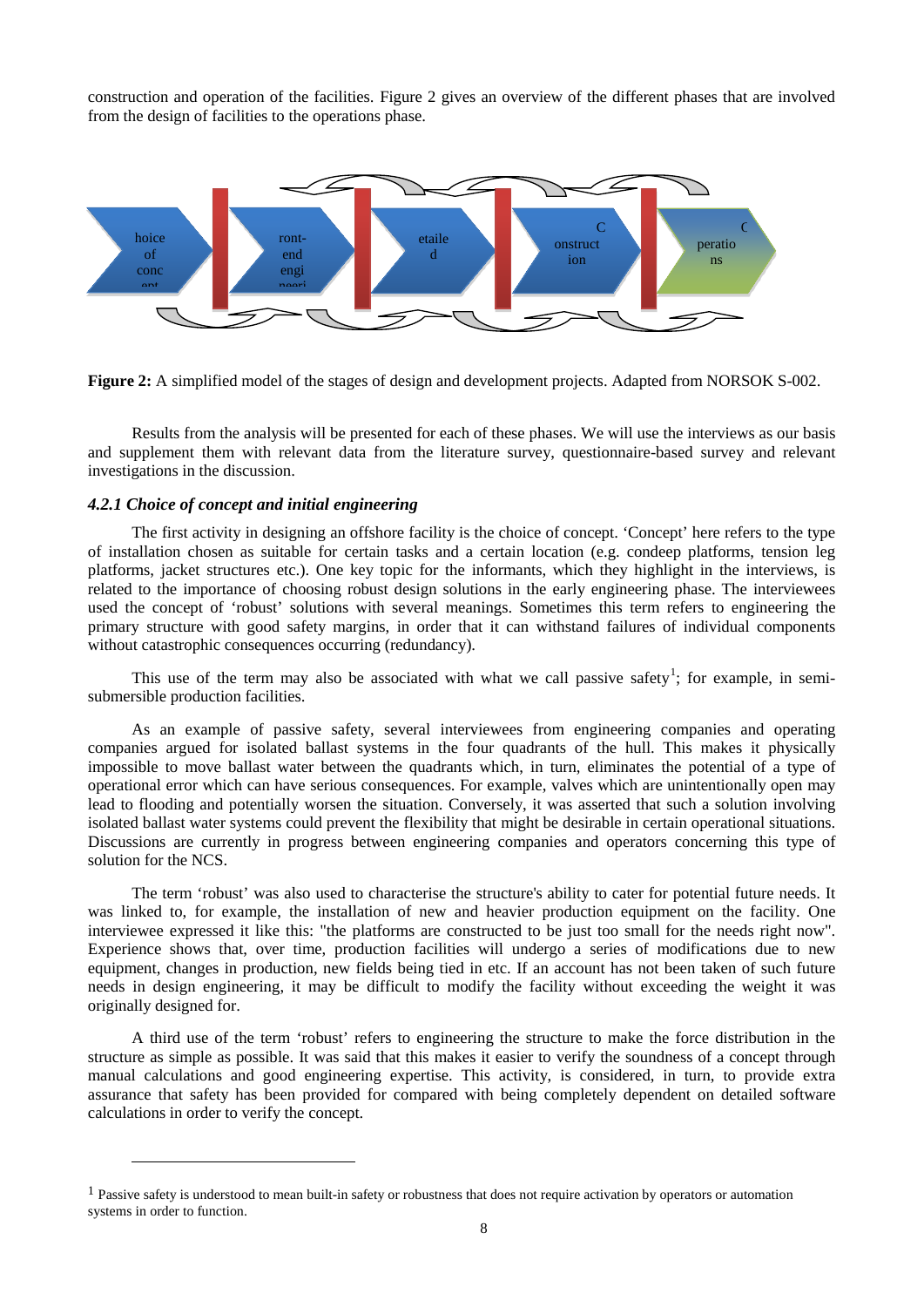For all these forms of robustness, there were some concerns that there had been a development over time where the operating companies had gradually chosen cheaper, less robust concepts. Cost-efficiency is given high priority in the industry, and some felt that this was accompanied by less of an emphasis on structural integrity and robustness. Seen in relation to Dekker's concept of drift, questions may be asked as to whether this constitutes a form of slow eroding of safety margins related to structural integrity.

It was primarily informants from operating and engineering companies who discussed conceptual choices and initial design engineering. The following is a thematic review of the findings from these interviews, alongside associated results from other data sources.

#### *4.2.2 Conceptual understanding and engineering expertise*

The informants were generally clear that good choices in the concept phase require access to highly qualified engineers, those with wide experience of offshore projects. A number of interviewees highlighted 'conceptual understanding' as a key expression. This indicates the importance of one of the competences referred to in the section above; namely, the skill of being able to perform simple static load calculations according to a concept working at an overall level, without having to undertake time-consuming and costly analysis. This requires a holistic understanding of what makes structures robust and what constitutes the most critical factors for the integrity of the structure.

One example mentioned in the interviews was that of the engineer who could sit down for a couple of days in his office with pencil and paper to come up with a finished main concept. At the same time, according to the informants, conceptual understanding is important for understanding and evaluating the entirety of the structure to be built, precisely to ensure that a sound solution is achieved. It has also been said that good conceptual understanding is a prerequisite for being able to ask critical questions about the choice of concept at an early stage.

A number of interviewees stated that there were fewer engineers able to perform such manual calculations, while engineering expertise had increasingly shifted to performing software-based analyses. In other words, there are signs that fewer people now have good conceptual understanding. It is important to emphasise that it is not only older engineers expressing concern that there are fewer people in possession of the more 'old-fashioned' engineering craft. Consequently, these concerns should not be seen as a conservative view that 'everything was much better before'. Nonetheless, it should be interpreted as a real concern about a lack of basic proficiency in calculations that makes the structures over-analysed and under-designed.

# *4.2.3 Have the structures become less robust[2](#page-8-0) as a result of more precise analytical methods?*

Estimations and detailed software calculations have been mentioned above. One view put forward here is that the transition to more detailed calculations has reduced the margins in the structure and thereby, in practice, reduced safety. However, the interviewees' feedback varied on this subject. Some supported this view, while others asserted to the contrary that this approach had produced safer solutions. There was no clear pattern of variations in the data taken from the interviews and questionnaires across groups of participants. At the same time, the results of the questionnaire-based survey show that 46 per cent agreed or fully agreed with the statement that "better and more powerful analytical tools have led to less robust structures". Together with the results from the interviews on this topic, we take this as a sign that more knowledge is required about whether analytical methods affect structural safety and how they do so.

#### *4.2.4 Poorer conditions for specialist structural engineering expertise*

 $\ddot{ }$ 

Several of the interviewees, especially those from the operating companies, argued that there are mechanisms in the industry which make it more difficult to 'stay the course' professionally and cultivate specialist expertise in structural technology. Some asserted that the career system does not reward those who stay in a single discipline, while some claimed that the status of employees with specialist structural engineering expertise has declined in recent years. Based on these interview findings, we constructed one of the statements for consideration in the questionnaire-based survey as, "In my organisation, status is accorded to experts in structural engineering". 27 per cent of the respondents, representing both operating and engineering companies, disagreed or fully disagreed with this statement. This confirms that there are challenges associated with valuing structural engineering expertise.

<span id="page-8-0"></span><sup>&</sup>lt;sup>2</sup> Note that the term 'robust' is used here in the sense of 'design the primary structure with good safety margins and so that it withstands failures of individual components without catastrophic consequences'. Ref. NORSOK N-001 chap. 4.7 Robustness assessment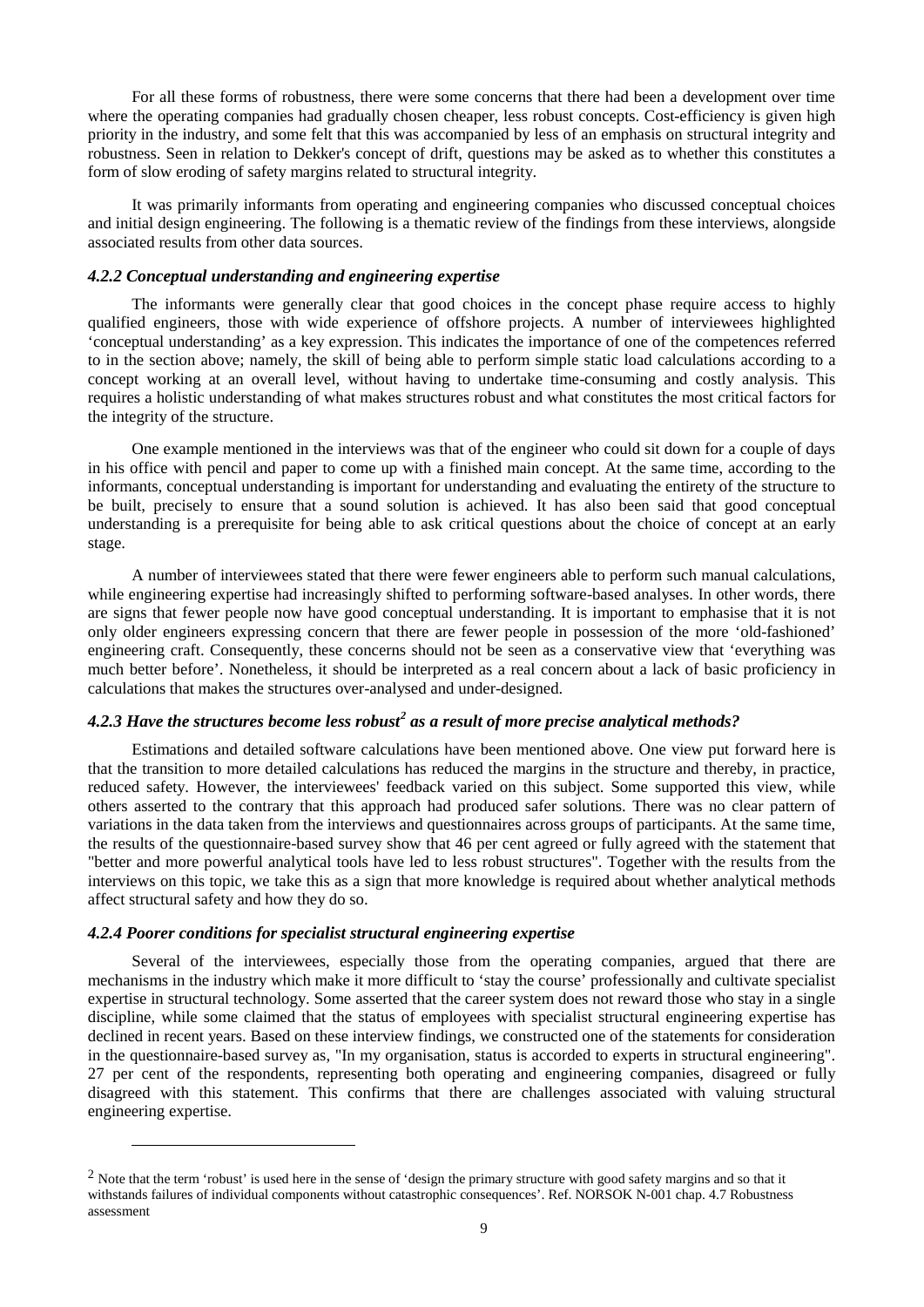Some of the companies taking their place among the groups participating in this study have arranged increasingly for their employees to switch roles and work tasks at regular intervals. This is a positive measure in terms of developing professional scope, but it would result in the creation of more professional generalists than specialists. Although the results from the questionnaire vary, we consider it important to listen to those experts who, in the survey and interviews, expressed concern for the status of their own specialism.

### *4.2.5 Changes in the burden of proof for assessing safety in structures*

One key finding in the study is that several interviewees from engineering companies and operating companies were finding it more difficult to succeed in putting forward viewpoints critical of conceptual choices on the part of their own organisation's management, or in the transition from one project phase to another. Illustrative statements emerged which indicate that conditions for "'harbingers of bad news' have deteriorated".

Examples of statements from the interviews concerning this include:

- "*Does the profession have a good enough status? No, there are many examples of technical specialists being overruled by the business admin side."*
- *"A culture which assumes that management should be able to override technical experts on technical matters."*
- *"When you have a team on site, and there's a visit from Norway, the management would rather hear the optimistic versions from the yard than bad news from the visitors from Norway."*
- *"The advances of the economists, much more focus on optimisation and more immediate value than before."*
- *"It is optimism and positivity which are career-enhancing."*
- "*Now you have to prove that a solution does not work instead of having to prove that it actually does work.*"

Based on the interview material, one may wonder whether, over time, there has been a slide towards a stronger focus on costs (present value) and progress in these projects. Key specialists in several operating companies have noted that it is more difficult than before to adopt the role of devil's advocate and pose critical questions about structural safety once projects have passed the concept phase. This may contribute to weakening the control mechanisms aimed at detecting small faults before they contribute to a major accident.

The industry has become more cost focused in recent years. Among other things, this is a result of an increase in the cost level associated with developments, entailing that profit margins are not the same as they were with earlier, large developments. One measure here is the trend over time in the oil and gas price that is necessary to make new developments profitable (the equilibrium price). Figures from the government's White Paper 28 (2010-2011) show that, whereas the equilibrium price for new field developments in 2004 was around NOK 100 per barrel, the equivalent price in 2009 was more than NOK 300 per barrel. In periods of an important and natural need to cut costs and increase efficiency, it is, as Rasmussen (1997) describes, particularly important to maintain the right balance between safety, on the one hand, and costs, on the other. It is therefore crucial, among other things, to search for signs and signals of an incorrect balance, and so important to maintain a safety culture where harbingers of bad news are heeded and rewarded.

It seems that important changes are in progress in the burden of proof linked to safety. Whereas specialists previously assumed that a structure was not safe until the contrary had been proved, key informants now say that is more a case of assuming that the structure is safe until one has proved that it is not. This type of switch in the burden of proof was applied to earlier accident investigations; notably after the Challenger space shuttle accident in 1986 (Vaughan, 1996). There appear to be differences between companies in this area. While some find that the situation has deteriorated significantly in recent years, others refer to organisations where there is a lot of scope for bringing up concerns about robustness, despite potential increased costs and delays. The data does not provide a basis for drawing any clear conclusions about differences between and within groups of participants. However, the findings do illustrate that the petroleum industry's focus on safety culture should not be limited to operational personnel in the operations phase. Decisions concerning choice of concept must also respond to conflicting goals of various kinds and will hence be capable of being influenced by the organisations' safety cultures.

#### *4.2.6 Detailed engineering, fabrication and installation*

Decisions taken in respect to conceptual choices constitute important framework conditions for all subsequent phases. They are not be significant solely in terms of the progress and cost of field development, but also in terms of major accident risk. Progress and costs are affected due to faults being discovered that may require comprehensive redesign, which is both costly and time-consuming. However, the major accident risk is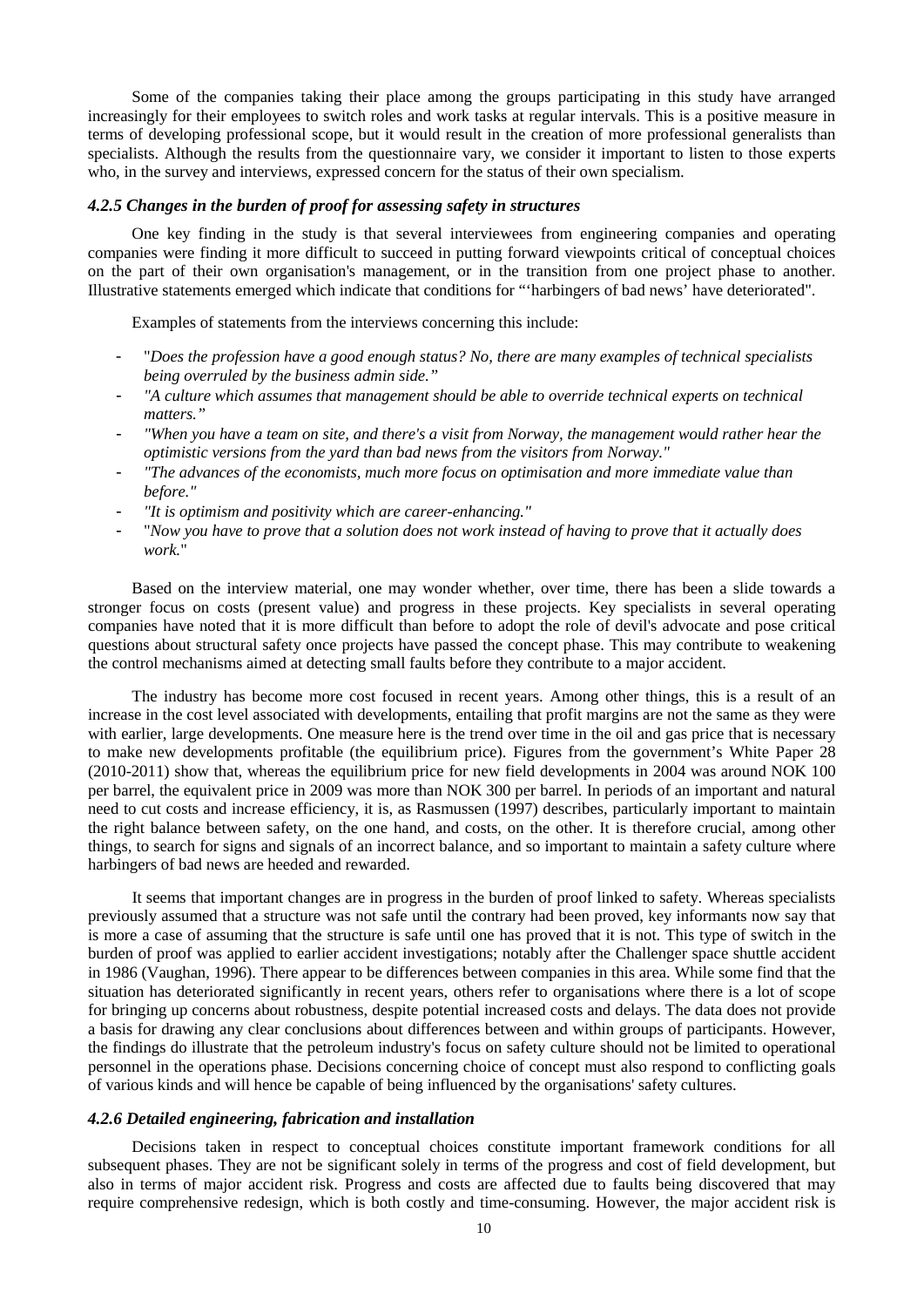also affected, due to the structure being less able to withstand faults that go undetected. In these cases where a concept with good passive safety has been chosen, it takes more than flaws introduced in detail engineering and fabrication to cause a major accident.

### *4.2.7 Follow-up of detail engineering and fabrication*

In recent years, there has been a tendency for more and more detail engineering and fabrication to be performed outside of Norway and for interaction to take place amongst a multitude of stakeholders. Different engineering companies located in Norway, UK, India or Poland may now perform work on different phases of a project. There may also be several yards in different parts of the world involved in parallel construction of the different parts of a facility. The research team did not take a position on whether this is a good development or not. However, the interviews and questionnaire have yielded some information about which problems need to be addressed and which may be relevant to major accident risk.

Much of the information that emerged relates to building in Asia, but there were also examples from engineering companies with similar building problems in and the use of sub-contractors in other parts of the world, including Eastern Europe. Although the discussion primarily focused on Asia, one should not underestimate the significance of similar challenges in situations where participants have used suppliers with limited experience of supplying to the Norwegian offshore industry.

One of the greatest challenges highlighted in the study was the follow-up of detail engineering and the fabrication phase. This is raised, in particular, by the engineering companies; for example, "Difficult and expensive to achieve good follow-up of yards in Asia – creates a poorer connection between engineering and yard". Another similar example is, "Building in the Far East requires a large team for follow-up". The free-text answers to the questionnaire also include a number of similar statements, such as "Operators do not devote enough resources to follow-up of yards with little building experience of relevant installations". The participants in the questionnaire-based survey were asked their view on the statement, "The fabrication process is properly monitored by operators and engineering companies". 45 per cent fully disagreed or disagreed with this statement, and these respondents were divided between operating companies, rig owner companies and engineering companies. Therefore, concerns relating to whether there is adequate follow-up in the fabrication phase also emerged here.

The interviewees related their comments to both project progress and safety in the delivered facility. A lack of follow-up creates a need for both redesign and modifications, leading to time pressure that may, in turn, be to the detriment of quality in engineering and fabrication. This is a classic conflict of goals, as described by Rasmussen (1997). At the same time, it is apparent that a lack of follow-up represents both a safety and financial risk.

A majority of the interviewees perceived an increased need for follow-up when constructing in Asia; the most important reason was the engineering companies' and yards lack of experience with engineering and construction for Norwegian conditions, in accordance with Norwegian requirements and standards. A lack of knowledge of NORSOK standards and Norwegian regulations, especially of the background to the standards and regulations, was mentioned as one factor. Reference was also made to a lack of knowledge of the loads the structures have to withstand and the way in which they are used.

One possible interpretation might be that the important safety implications of the particular weather conditions on the NCS and the functional requirements of the Norwegian regulations were both accorded too little attention in communications between requisitioners and suppliers in the planning, engineering and fabrication processes.

It must be noted that the interviewees did not necessarily claim that foreign yards did a worse job than Norwegian ones. Nor it is a case of foreign engineering resources being less competent than Norwegian engineers.<sup>[3](#page-10-0)</sup> The research team's understanding is that it is primarily a question of less experience and that one would have probably found the same problems with a Norwegian yard in possession of none or little previous experience of offshore activities. One comment that may relate to this came from an interviewee who works for a rig owner company: "If you know what you want before you start, you build in Asia, otherwise you build in Norway". This observation entails that standard solutions (which may well have been built before), and solutions where detail engineering is well advanced, are more easily delivered in Asia.

 $\ddot{ }$ 

<span id="page-10-0"></span><sup>&</sup>lt;sup>3</sup> The interviews raised examples of Norwegian solutions for use abroad having proved unsatisfactory due to a lack of knowledge of local environmental conditions and loads. This illustrates that it is more a question of familiarity with the environment in which the structures will be erected.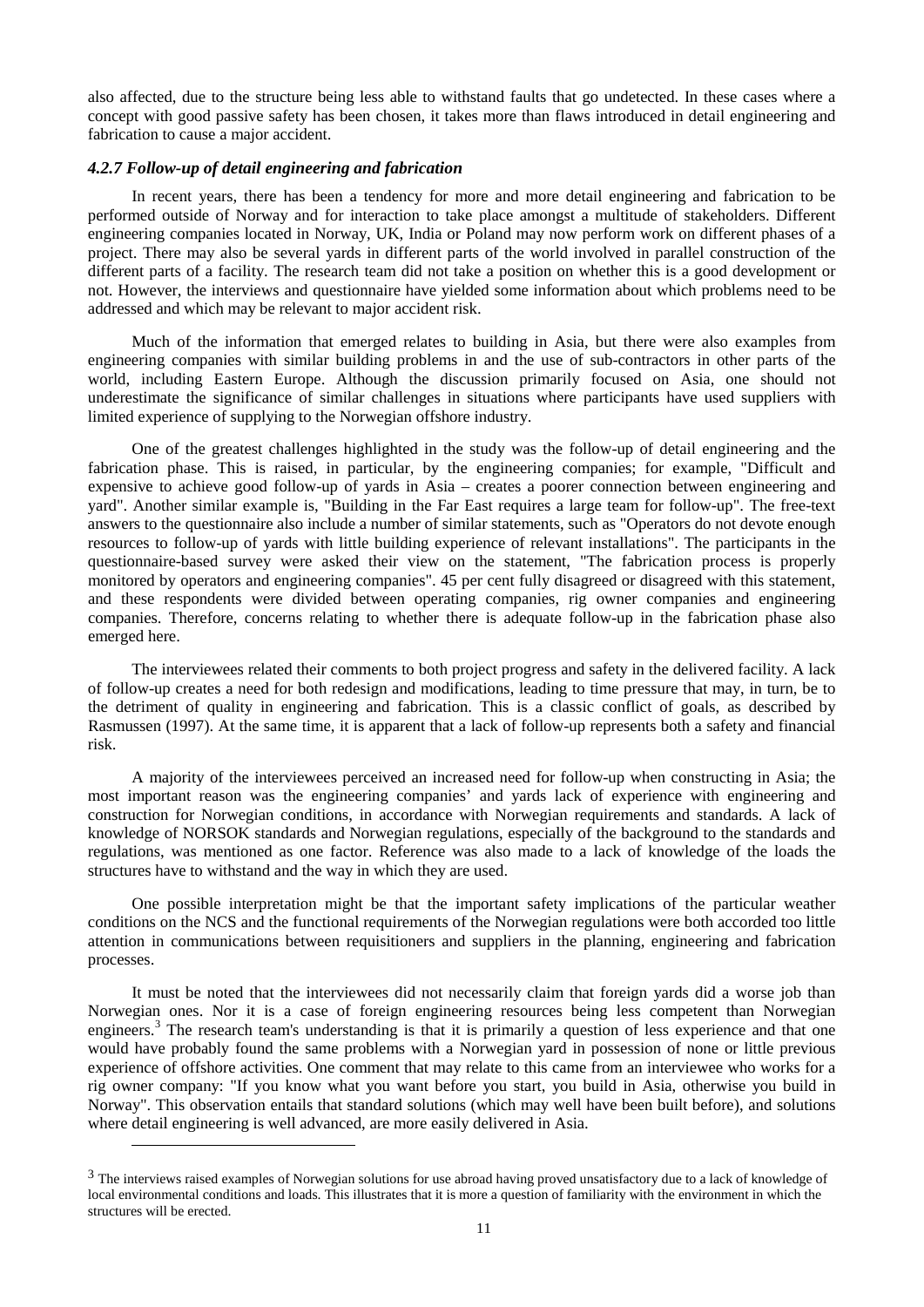One possible solution to the challenges outlined here, that which is pointed out by many of the informants, is closer follow-up of the suppliers involved (both engineering companies and yards) up to the point where they have developed the necessary experience. For this, the companies need to obtain and use resources in the form of personnel, time and skills in order to perform a close follow-up of the executing party's competence, acquiring both an understanding of what is to be built and an understanding of the loads to which the structures will be subjected once installed.

In this context, it would also be logical to mention the Norwegian Petroleum Directorate's report from 2013 on "Evaluation of projects implemented on the Norwegian shelf" (Norwegian Petroleum Directorate 2013). This report covers five projects with approved development plans in the period 2006-2008 and with investments of at least NOK 10 billion. The report draws attention an important cause of overruns and delays; namely, the underestimation of the need for follow-up of new building projects abroad. The report also mentions as further important reasons a lack of NORSOK and regulatory experience among the yards building the facilities. The Norwegian Petroleum Directorate's focus was on projects that suffered large delays or cost overruns, confirming that follow-up is important for projects' finances as well as their safety.

# *4.2.8 Project execution and cultural differences*

It is well-known that there are national cultural differences between Norway and, for example, Singapore, Korea and China (see, for example, Hofstede, 1980). Although one should be wary of creating cultural stereotypes, there are some differences worth mentioning in working life traditions between countries in North Western Europe and countries in South East Asia. One key element is that, in Norway, organisations are most often flat and informally structured. Characterised by a low power distance (ibid), each individual has a large scope of action and it is generally acceptable to take the initiative to communicate and cooperate across organizational departments and to speak up about concerns and disagreements. In many Asian cultures, organisations tend to be somewhat more hierarchical, with a more marked distance between managers and other employees. Such cultural differences can cause some confusion when it comes to collaboration in engineering projects. In terms of project execution, the interviewees said the following about conditions in Asia:

- "*Everyone expects to receive clear orders from their manager and to do their best to fulfil these orders to the letter.*"
- "*One does not question orders received, regardless of whether they appear to be correct and sensible or not.*"

Obviously, this has nothing to do with what is regarded as a 'correct' or 'good' culture. The point is rather that different cultures consist of different conventions, leading to different expectations and norms in regard to what people see as the right way to perform one's job. Possible effects may include:

- Managers must be much clearer in their messages than in Norway. If orders are unclear or ambiguous, one cannot expect to be asked questions about what was intended in order to clear up any uncertainties.
- Interdisciplinary cooperation cannot be expected to progress as easily as in Norway. The hierarchical structures can make this problematic.

Here, closer follow-up and, not least, more resources for following up may help counter these problems.

#### *4.2.9 Operations*

The study collected a lot of information indicating that information exchange and learning between phases and participants could be improved. This was confirmed by both the interviews and the questionnaire. This subject was also of key interest in some of the investigations.

The investigation of the structural incident with waves on deck showed, for example, how challenging it can be to ensure that the assumptions and results of risk analyses are communicated in a way that ensures that affected personnel understand the implications and act accordingly. Even though the platform management was familiar with the de-manning procedure and had trained in such situations, they were not clear that the combination of wave height and forecast strong winds required evacuation in the case. The need for transmitting information back from the operational phase to the engineering phase was raised in many interviews. In particular, many of the statements from the engineering companies can be linked to this. In regard to the theoretical perspectives outlined in section 2, this may be associated with Turner's "Man-made Disasters" (Turner and Pidgeon 1997), where a deficient flow of information between organisations and phases is propounded as a potential source of major accidents.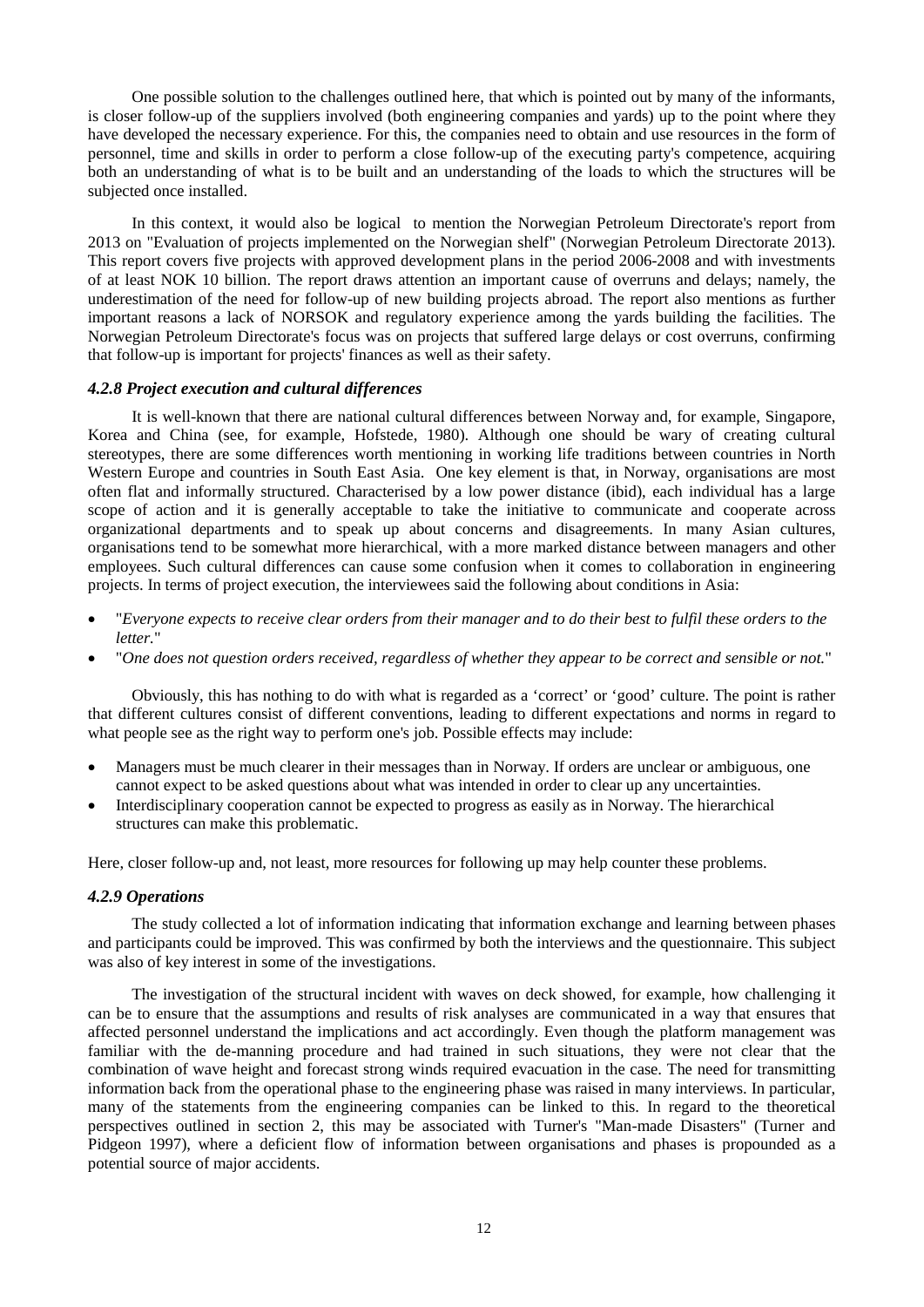The key point to be made is that the engineering companies believe that they receive far too little information about how the structures that they have designed actually behave once they have been built and commissioned. The measures currently employed to feed information back are not perceived as adequate. Examples of statements include:

- *"No, in my experience, we get very little empirical data from the client. We never check the sums to find out if what actually happens out on the field matches our design analyses."*
- *"We get no feedback from the user organisations on how the structures are working. I often wonder how things have panned out for the structures over time."*
- *"Aside from the PSA's structural integrity seminar<sup>[4](#page-12-0)</sup>, there are no forums for information exchange."*
- *"When it comes to damage, we have had very little feedback about damage and corrosion to the structure. So, we don't know if the design criteria we use actually work."*

The questionnaire also touched upon the following topic, which was stated in the free text replies:

• *"Relevant information about structural incidents is not adequately fed back to the design domains. Here the authorities (the PSA) have a job to do."*

The participants were also asked their views on the statement: "experiences from previous structural incidents are only given slight consideration in the choice of concept and design". 35 per cent of the respondents agreed with this statement, the majority of them representing engineering companies.

The engineering companies highlighted a lack of information exchange as a challenge since it may lead to the repetition of deficient solutions.<sup>[5](#page-12-1)</sup> Systematic transfer of operational data over time can provide a basis for improvements in regulations, the understanding of loads and their effect on structures.

One proposal to have emerged from the interviews (mentioned by many) was that practice should be strengthened in terms of surveying structures, which are now being decommissioned, to see where cracks have propagated, as the basis for checking assumptions and calculations made in the engineering phase. Section 50 of the Activities Regulations already contains a provision for this: "When facilities are disposed of, the operator shall carry out studies of the structure's condition. The results shall be used to assess the safety of similar facilities." Furthermore, the guidelines state that, "The examinations as mentioned in the fourth subsection, should particularly be carried out with a view towards projected new facilities and use of facilities beyond their original planned lifetime in mind." It seems clear that this point is not well-known in the industry; that is, if suggestions are being made that it should become standard practice. It should be noted that this provision was introduced a relatively short time ago.

The interviewees from the engineering companies also queried whether the knowledge possessed by the engineering teams concerning highly stressed nodes and elements on the facilities was adequately utilised. Inspection programmes have been developed to monitor the condition of operational facilities. Examples were given of inspection programmes having been developed with a percentage coverage of the nodes according with the engineering recommendations, but where the nodes that were actually inspected were selected on the basis of accessibility and not on the basis of the highest loading or criticality in terms of integrity:

*"The nodes on the topsides were described in a report from [engineering company], which defined which were the most critical nodes. The inspection plan specified examining 5% of the nodes per year, but it was the same 5% that were inspected each year, and it was the most accessible and none of the most critical that were selected."*

In the questionnaire, 40 per cent of the respondents highlighted an increased focus on inspection and condition monitoring of operational facilities, in answer to the question about which risk-reducing measures should be implemented to safeguard the integrity of load-bearing structures. In the light of the discussions in this section, it is crucial that any increase in the level of activity in respect of inspections and condition monitoring also includes measures to ensure that information on the outcome of the activities reaches the relevant participant groups. This includes participants who prepare the foundation for inspection programmes (engineering or

j

<span id="page-12-0"></span><sup>&</sup>lt;sup>4</sup> In recent years, the PSA has held an annual "structural integrity day", which the industry is invited to attend. This conference includes presentations tackling relevant problems associated with structures and safety.

<span id="page-12-1"></span><sup>5</sup> In a causation study of hydrocarbon leaks under RNNP 2010, 48% of triggering causes were associated with defective or poor design of the process facility. In following up this finding, the PSA contacted a number of engineering companies, who expressed a similar need for transfer of experience from the operating companies' running of the process facilities to the design domains, in order to prevent the repeat of inadequate solutions.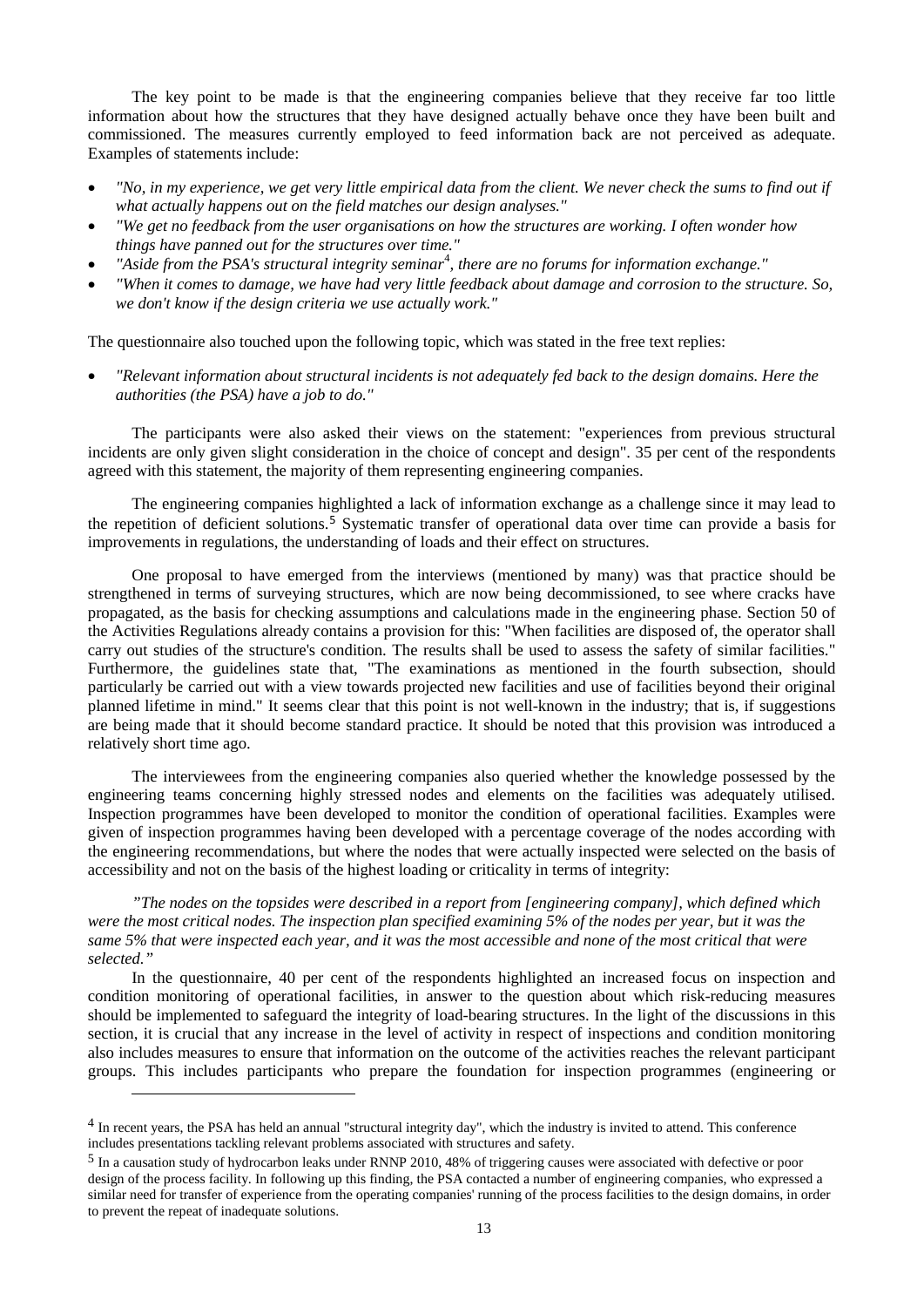consultancy firms), those who evaluate results from the inspections (rig owners or operators) and the inspection enterprises that carry out the inspection work.

This very point was highlighted by the investigation group in one of the investigations discussed previously. They describe how inspections of the hull detected considerable corrosion without this leading to changes in inspection routines or maintenance activities. The inspection report does not describe interrelationships between participants. Nonetheless, it appears clear that the information flows between them (the classification society, the rig owner's company and yard) were deficient and that this reality contributed to the incident.

Statements also emerged from the operating companies indicating that there has been a limited systematic transfer of experience and learning between the companies. A couple of assertions illustrate this: *"I have never met up with other operating companies to share experiences"*; *"I know people and we chat but there is no formal cooperation".*

Overall, there seems to be less exchange of knowledge and experience between the phases and the participants than is desirable. The only formal communications forums mentioned by the informants were the PSA's structural integrity seminars and Joint Industry Projects (JIP) for professional inter-company cooperation. It should be mentioned that other relevant specialist conferences are also organised in the petroleum industry but findings from the study may indicate that these, on their own, are not perceived as appropriate forums for the exchange of more concrete operational experience.

## **5. CONCLUSIONS AND RECOMMENDATIONS**

In the description of the study's results, we have provided a broad description of the various challenges that can arise in the process of designing, engineering and manufacturing an offshore facility. In the remainder of the paper we will relate the empirical description to the research questions and the theoretical perspectives introduced in sections 1 and 3.

As indicated, major accidents are usually the result of combinations of several contributing factors. Thus, efforts to prevent major accidents will involve searching for organisational conditions which, by themselves, may seem insignificant, but which, nevertheless, can serve as latent conditions that can come into play in particular circumstances. We have found several such conditions in this study. These conditions fall into two broad categories.

First, our data indicates that the power and status of structural engineering professionals is declining. A form of cultural shift seems to have taken place, where the advice of the companies' top engineers is less authoritative than what has hitherto been the case. Our informants attest that they have had to fight harder to make their voices heard, and that it is increasingly difficult to be the harbinger of bad news in engineering projects. The burden of proof is perceived to be shifting, from having to prove that something is safe to having to prove that it is dangerous. This shift is far from trivial. For instance, the devaluation of structural engineering expertise in the petroleum industry strongly resembles the slippery slopes that characterised the cultural processes leading up to the Challenger accident (Vaughan 1996).

The second category of contributing factors consists of deficiencies related to the integration between the different phases, from choice of concept to operation of the facility, and between the different actors involved in this process. The choice of the concept, design, and construction of an offshore facility is a complex engineering process. The need for specialised competence implies that the process will, almost by definition, involve a large number of organisations.

Despite all the advances in information and communication technology, this still involves a fragmented organisational setting where the integration of the process is bound to be a challenge. Moreover, the process stretches over a long period of time, creating some challenges in the flow of information and feedback possibilities between the actors involved. Finally, the geographical difference (and the corresponding different time zones), as well as the cultural complexity involved, means that a seamless coordination, integration and follow-up is very hard to achieve. Figure 3 gives an overview of the afore-mentioned contributing factors.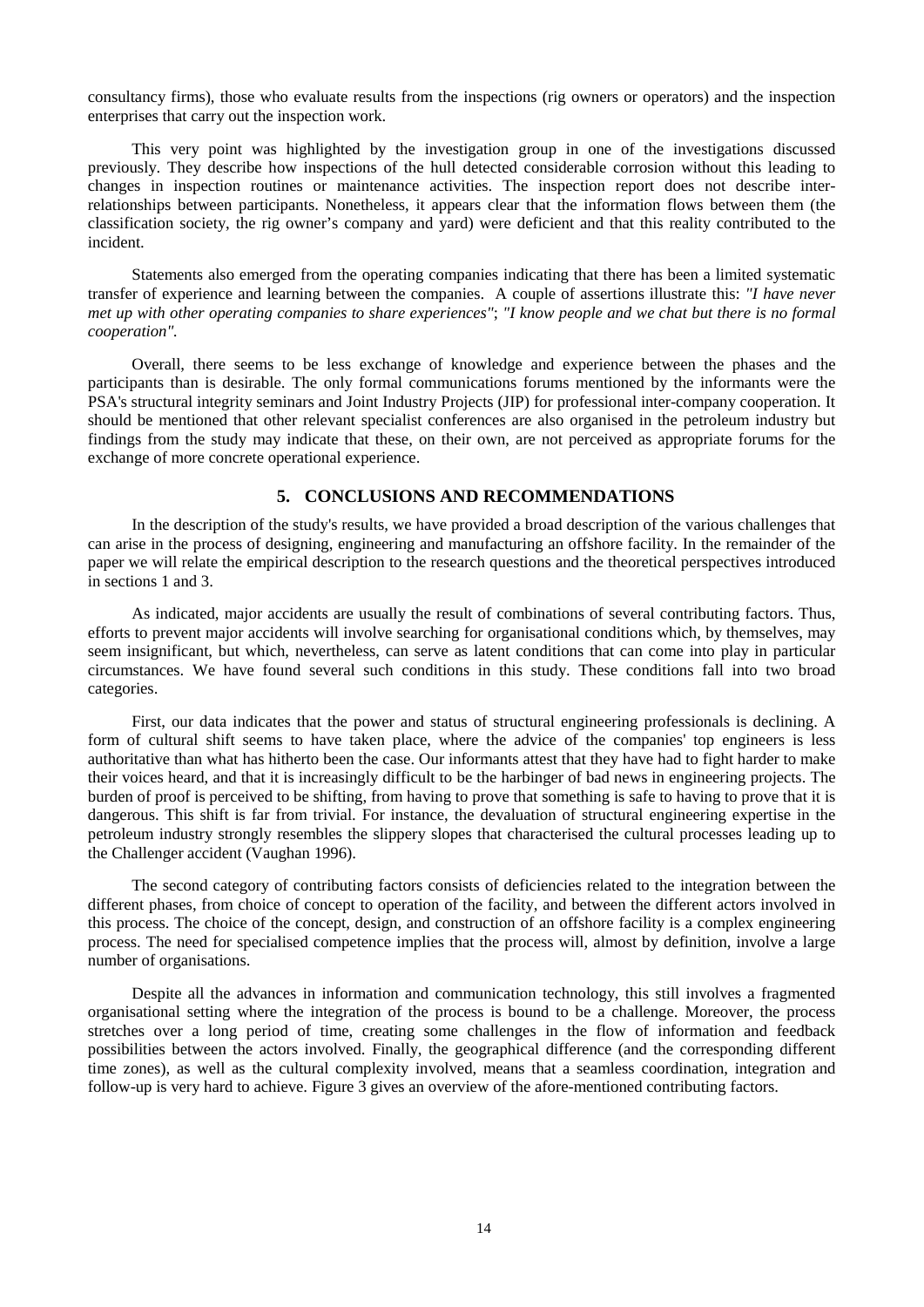

**Figure 3**: Organizational factors that can contribute to major accidents related to structural integrity

The above figure illustrates that the factors all point in the same direction and, as such, could be said to constitute latent organisational preconditions for a major accident. Put differently, this could be a model of the root causes of a future major accident related to structural integrity.

Our informants describe a development in which several of these challenges are becoming increasingly worse. This could be seen as a form of drift, where we gradually accept less robust concepts, more organisational complexity in the engineering/construction, and more complications related to quality assurance and follow-up. The worst case scenario would be that this constitutes a drift into 'latent failure' that could result in a disaster occurring sometime in the future. We must stress that we have no evidence that this *will* happen. Without the benefit of hindsight, all we can do is make a case for what are *possible* combinations of current challenges, those that may turn out to cause bigger problems in the future.

It is the role of safety research to help proving our worst fears to be wrong. Therefore, we suggest a number of improvement measures that may serve to change the direction and drift away from disaster.

#### **5.1 Recommendations**

#### *5.1.1 Increase the quality of volume of investigations into structural incidents*

One of the study's main findings is linked to the quality and quantity of investigations. Investigations are performed to map and describe the triggering and underlying causes of incidents, and as a basis for preparing riskreducing measures in order to prevent similar incidents occurring in the future. Good investigations will also be able to contribute to organisational learning beyond the framework of the incident itself. For example, if an investigative process of a structural incident results in better insight into the lack of experience transfer between participants, improvement work may be able to prevent a series of incidents caused by the same organisational failings.

From a major accident perspective, investigations also have a supplementary function. Major accidents are rare occurrences. The investigations of incidents, and the ensuing information provided to relevant groups of participants, therefore constitute an important tool for maintaining vigilance in safety work. There are also regulatory requirements demanding that safety-critical information is collected, processed and communicated, and that personnel must have received training in relevant risk factors. It is appropriate to use investigations for this purpose.

- Operating companies and rig owner companies, in cooperation with relevant authorities, should assess whether more structural incidents could be investigated. The criteria for when such investigations are undertaken should be reviewed, and an assessment made of which investigation methodology is best suited to yielding a better understanding of structural-related incidents.
- Measures should be undertaken to raise the quality of investigations of mobile facilities. Consideration should, for example, be given to establishing a shared pool of investigative resources which small and medium-sized rig owner companies could make use of. This could contribute to raising the expertise of all participants over time and may also improve the quality and utility of investigations from different companies.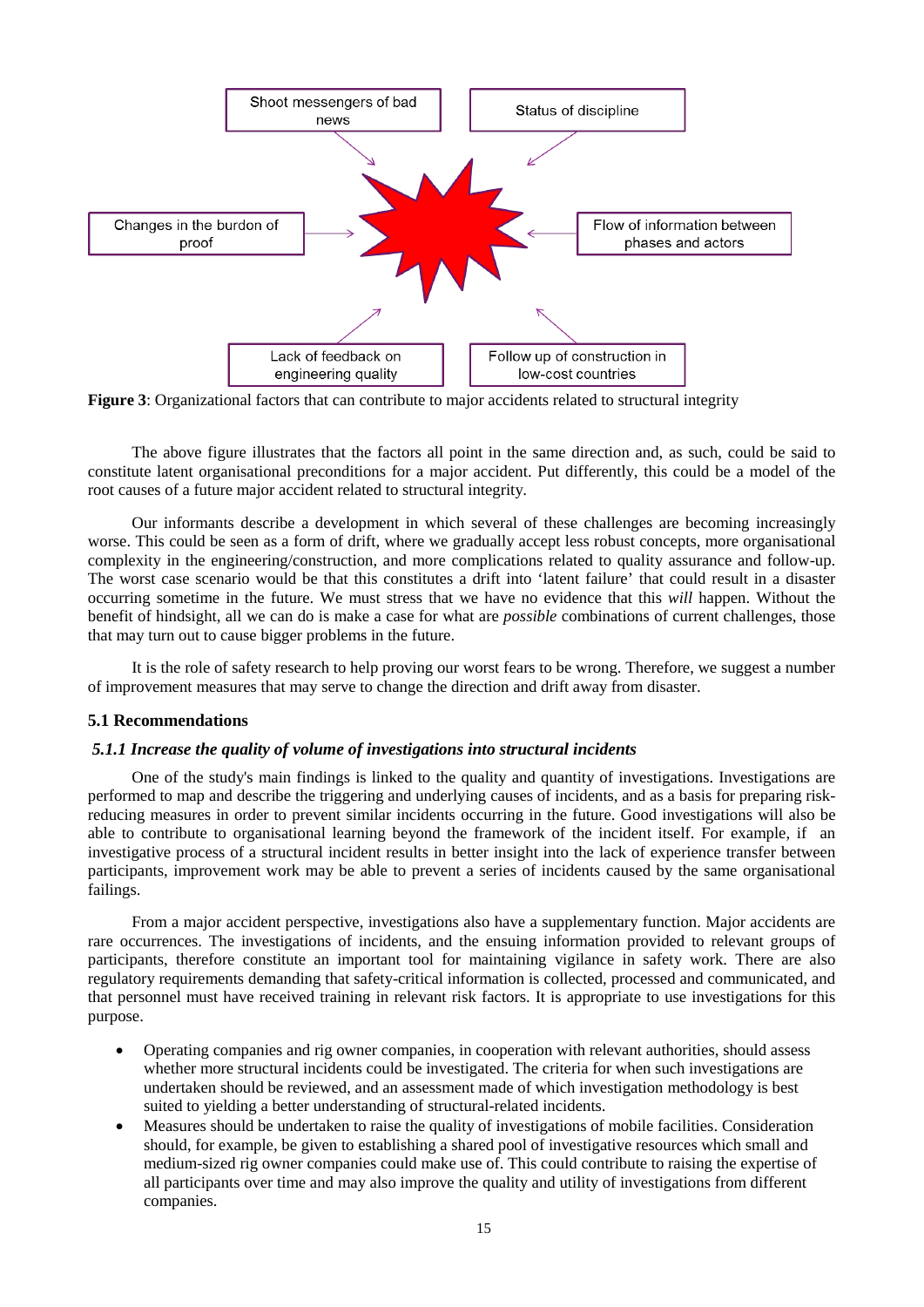# *5.1.2 A better understanding if and how the use of detailed software calculations can affect structural safety*

A number of interviewees were concerned that detailed software calculations can jeopardise the robustness of constructions by undermining the engineer's conceptual understanding, reducing safety margins and making structures over-analysed and under-designed.

There was diverging feedback on this issue from the respondents. While some expressed concerns regarding reduced margins and safety in structures, others considered more detailed calculations the means of achieving safer solutions. Based on our findings it seems clear that more knowledge is required to determine if and how the use of detailed software calculations will affect structural safety.

• Opinions in the industry are divided on whether improved analytical tools produce more or less robust structures. It is recommended that the concept of robustness be clarified in the regulations and structural standards. It is, in any case, crucial to maintain engineering expertise in order to safeguard the understanding of the potential and limitations of the analytical tools involved.

#### *5.1.3 Systematic safety work and major accident prevention*

This study has identified that the structural engineering profession is under pressure, recognising that there is a need to ensure that assessments from the structural engineering profession come to the fore in the relevant organisations, in order that dilemmas between, for example, costs and design choices be resolved appropriately and prudently, so that any tendency to drift into failure is detected and corrected.

• The petroleum industry should ensure that structural engineering expertise and evaluations are seen as key elements in major accident prevention work. They should therefore ensure that proper handling of conflicting goals in structural issues is an integrated part of the efforts to create and maintain a good safety culture.

#### *5.1.4 Improve information exchange between participants and between different phases*

The study has revealed that there exists a need to strengthen information exchange between participants and between different phases of a facility's life cycle. Efforts must be made towards attaining improved information exchange between engineering companies and operating/rig owner companies by, for example, detailing how conceptual choices and technical solutions work in the field, or through strengthened practice in using data from decommissioned facilities as a source of empirical knowledge. Good information exchange between participants and phases also requires that there be adequate resources made available for performing good follow-up work in the design and fabrication phase.

- New forums should be created, or existing ones strengthened, in order to facilitate discussion and interaction between the participants in the structural engineering profession.
- More systematic transfer of experience from operating and rig owner companies to the engineering companies should be established. This will contribute to a greater degree of learning in the engineering companies and better structural solutions, both conceptually and at detailed design level. For example, there is a need for:
	- o Information for the engineering companies about how the inspection work is performed in practice (according to which methods and measuring points)
	- o Communication of findings from investigation reports
	- o Communication of operational experience
- There is a need for better follow-up of engineering companies and yards from the requisitioners of facilities. When contracts are awarded to engineering companies and yards that have little or no experience of the NCS, it is recommended that the follow-up of structural safety and marine systems be reinforced.

# **ACKNOWLEDGEMENTS**

We would like to acknowledge the participation of all the companies and company experts who participated in this study, and thus made it possible. Vibeke F. Een, Helene Kjær Thorsen, Jorunn Seljelid and Trygve Steiro from Safetec have made valuable contributions to the study.